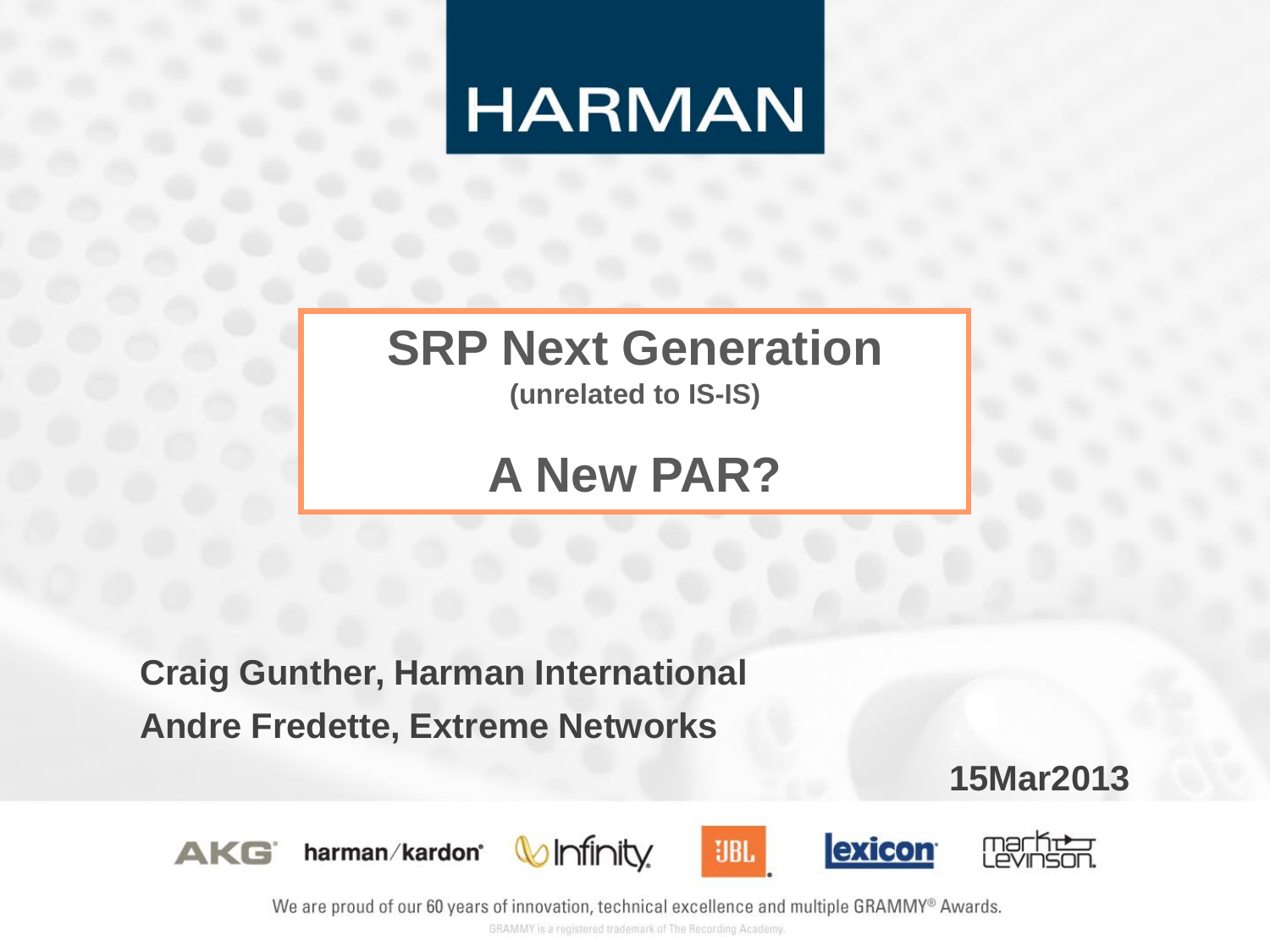**MRP-based protocols are likely to be the signaling protocol in the next version (IS-IS) of SRP. With that in mind there are some challenges to address and enhancements to consider in SRP that could be resolved while maintaining backwards compatibility with today's SRP.**

**The follow slide presents several enhancements that could be pursued in a revision to SRP. A subset of these items are grouped into the following categories later in this presentation:**

- **Support More Streams**
- **Alternate SR Class Measurement Intervals**
- **Faster Startup Times**
- **Lower Latency**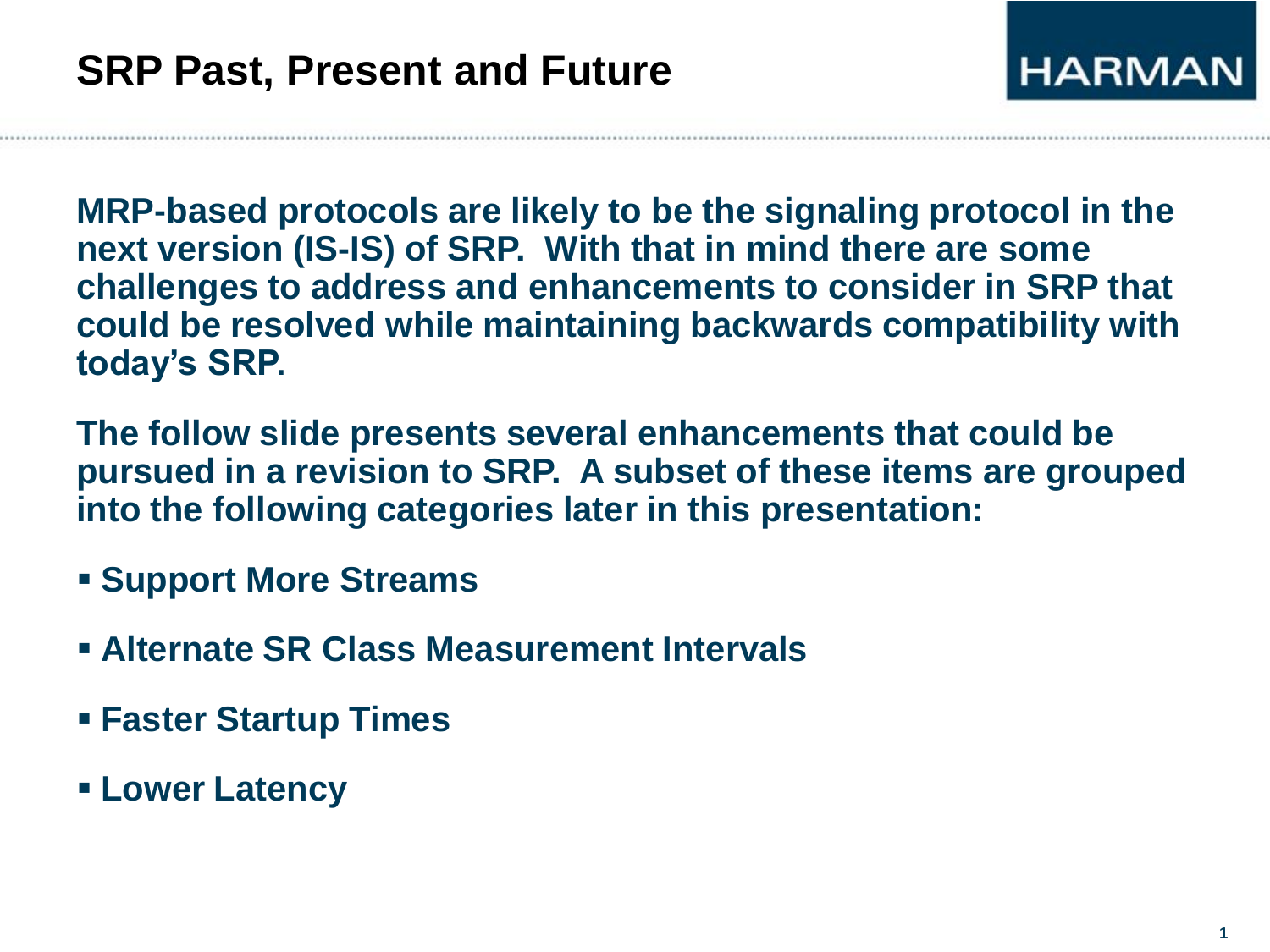**HARMAN** 

#### **This list represents a collection of ideas that have been discussed for the next generation of SRP. This list is sorted by priority as proposed by the presenters. A subset of this list could be selected for a new PAR.**

- **1. Talker VLAN Pruning**
- **2. Talker Pruning per port**
- **3. Configurable SR class priorities and VIDs**
- **4. Pre-configure reservations via MGMT/Flash**
- **5. Define more SR Classes**
- **6. Configure max latency (new way to say "no" to a reservation)**
- **7. Lock down current latency**
- 8. Allow changes to latency based on network reconfigurations, etc
- 9. Timer negotiation
- 10.Multiple Talkers per Stream
- 11.Speed up make/break reservation time
- 12.Link aggregation
- 13.Configure new Qbv Time-Aware Shaper
- 14.Tear-Down rank bit
- 15.Two-way reservations
- 16.Energy Efficient Ethernet
- 17.Unicast address Stream DA
- 18.Lock down & report worst case latency based on current reservations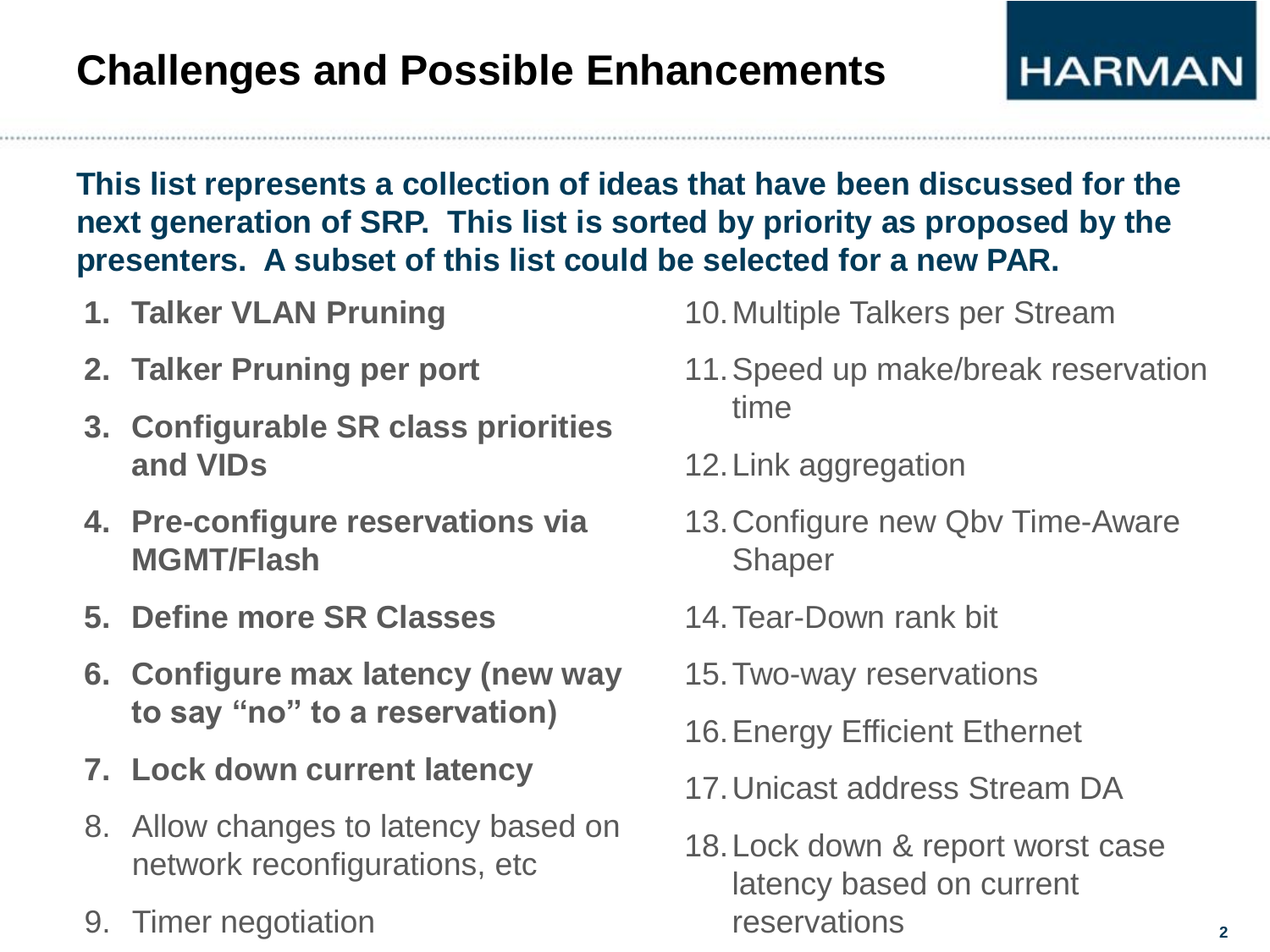

# **Support More Streams**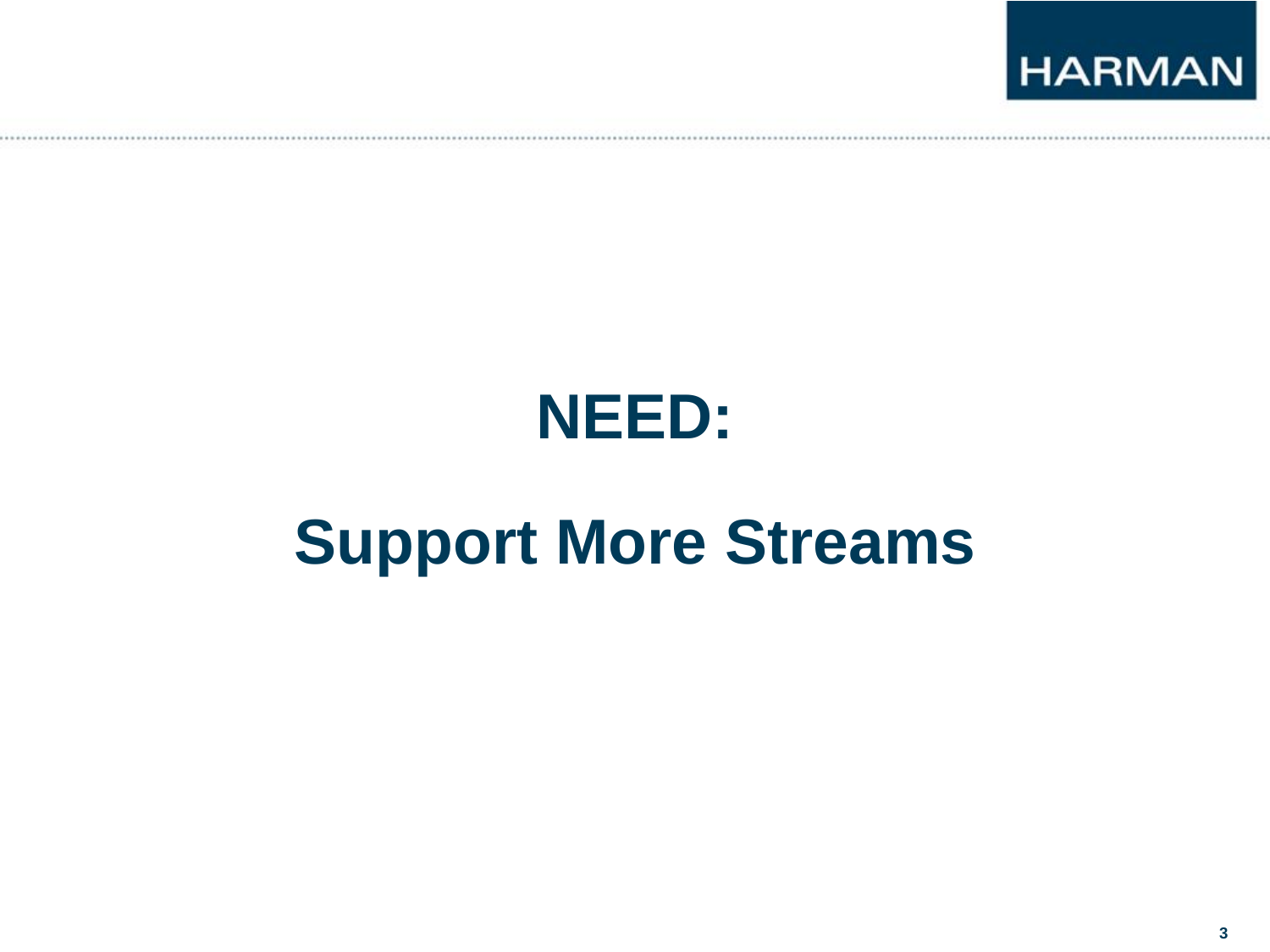**If the signaling protocol used in the next generation of SRP is still going to be based on MRP we need to solve the stream count issues inherent in SRP.**

#### **There is a 530 "worst-case" stream limit in SRP today\*. Large installations are asking for ~20,000 streams (***not channels!***). There are some obvious ways to increase the 530 limit:**

End stations can:

- Pack Talker messages better utilizing MRP AttributeEvent=MT
- Multi-stream Talker's assign consecutive StreamID/DAs
- Controllers intelligently assign StreamID/DA to Talkers

Bridges can:

- Lengthen MRP timers (Table 10-7)
- VLANS (use VLANs + forbidden VLAN configuration to create "domains")
	- Concern: MVRP/MRP limits?
	- Concern: Significant network configuration required
	- Talker VLAN Pruning is a better approach

#### **\*<http://www.ieee802.org/1/files/public/docs2010/at-cgunther-mrp-timers-0310-v02.pdf>**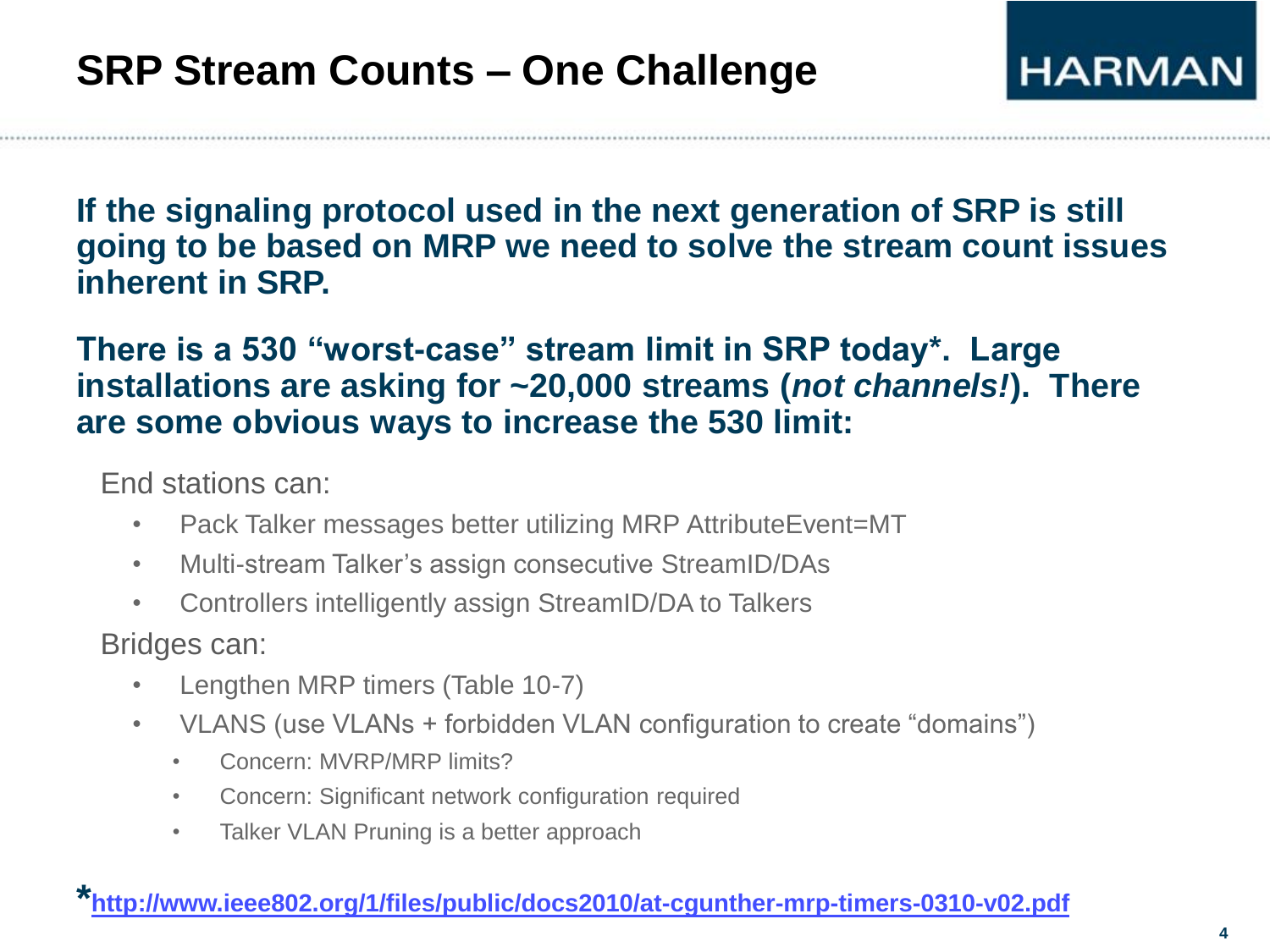**As the previous slide mentioned one of the culprits in stream scaling is the requirement that whenever a Leave All event is sent or received, all attributes need to be "refreshed" before the Leave Timer expires.**

#### **This issue has been pointed out in**

- at-cgunther-mrp-timers-0310-v02.pdf
- avb-dolsen-srp-limitations-v2.pdf
- **We could increase the LeaveTime from 600ms to a much larger value, BUT, that also increased the time it takes to intentionally tear down a stream.**
- **The Leave All serves as a garbage collection mechanism. Why does the refresh have to be so fast? Answer: It doesn't.**
- **Solutions:**
	- Add a longer "garbage collection" timer, or
	- Change the rules so that the refresh is only needed before the next Leave-All event.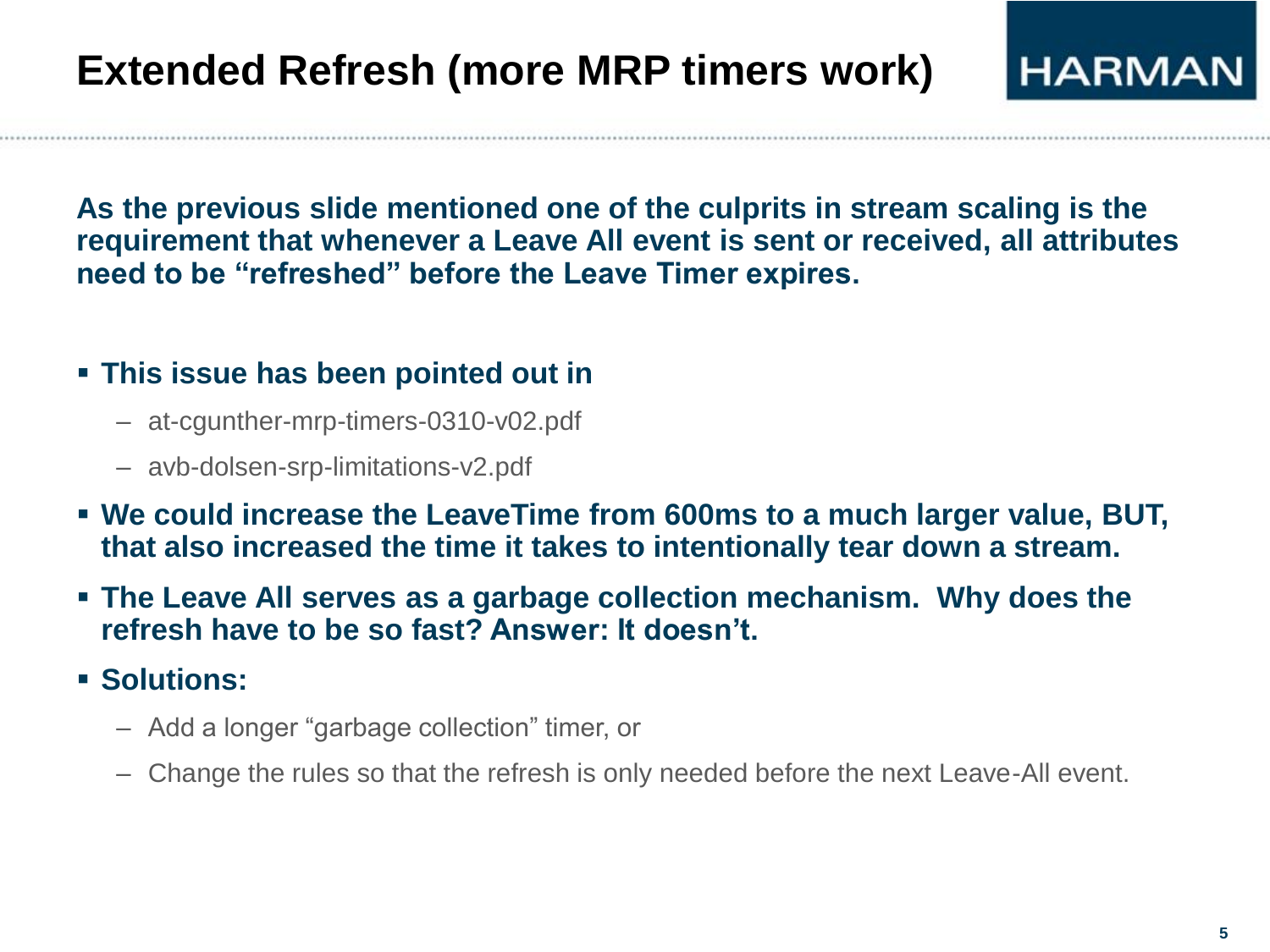#### **This new feature only affects propagation of individual Talker attributes, Listener attributes propagate as they always have.**

#### **Proposal: Add a new bridge parameter that defines a second type of Talker attribute propagation (Talker VLAN Pruning).**

#### **Q-2011 propagation rules:**

- Egress port is in SRP Domain
- Stream VLAN-ID is not blocked on egress port

#### **Proposed propagation rules:**

- Egress port is in SRP Domain
- Egress port has joined Stream VLAN by either:
	- Static configuration via management interface
	- Dynamically via MVRP

**Summary**: Q-2011 floods Talker Advertisements on all non-blocked ports. Proposed enhancement is to only propagate Talker Advertisements on ports that have joined VLAN.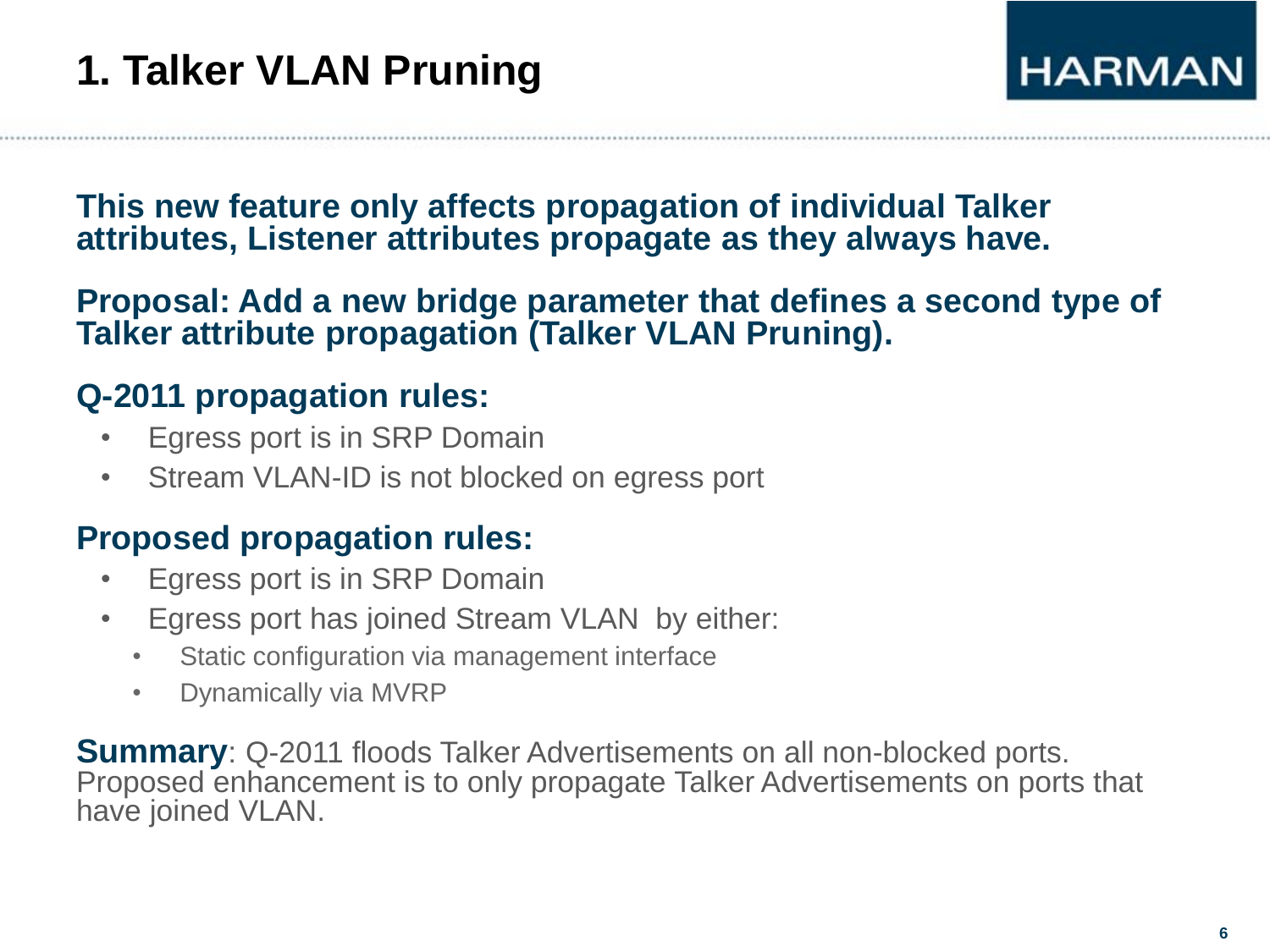## **1. Talker VLAN Pruning (continued)**

#### **Benefits:**

- Bridges and end stations only receive/store TA's for VLANs they have joined
- Works with dynamically (MVRP) and statically configured VLANs
- Supports mixture of high-capacity bridges in network core with lowcapacity bridges at edges
- No additional MRP-based attributes required (MSRP and MVRP are already implemented by AVB bridges and end stations)

- Stream count in a VLAN is limited to number of streams supported by lowest-capacity bridge in that VLAN (i.e.: network topology design required)
- Listeners don't receive Talker Advertisements unless they join the VLAN
	- Some other protocol (e.g.:IEEE1722.1) must tell Listener what VLAN to join or Bridge must be statically configured to join that VLAN on the egress port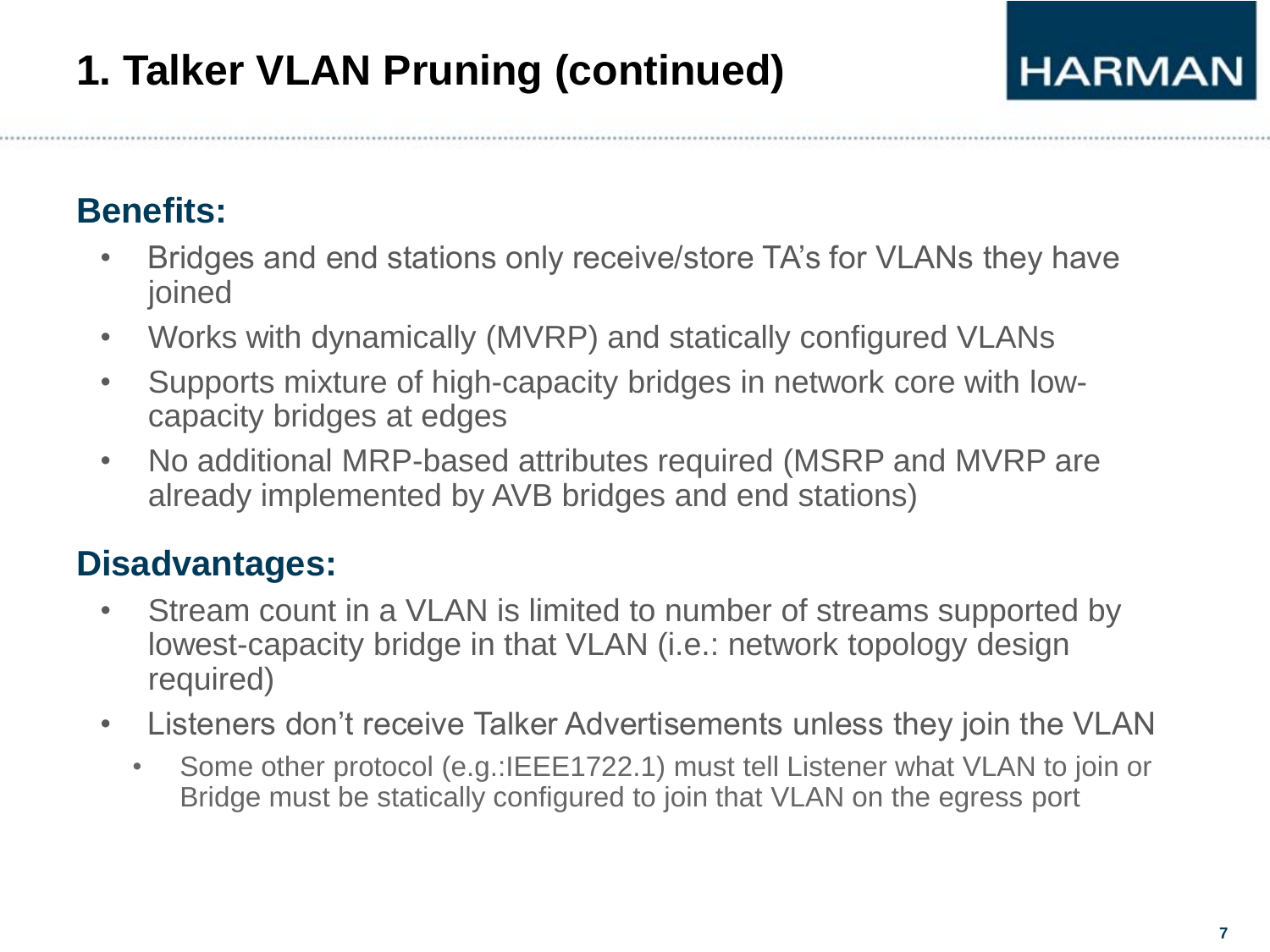#### **Talker Pruning behavior (35.2.4.3.1) is currently enabled/disabled for the entire Bridge.**

#### **Proposal: Implement Talker Pruning on a port-by-port basis.**

#### **Benefits:**

- Bridges and end stations only receive/store TAs for StreamDAs they register
- Supports mixture of high-capacity bridges in network core with low-capacity bridges at edges
- Low-capacity bridges do not limit stream count of entire network

- Listeners don't receive Talker Advertisements unless they register StreamDA
	- Some other protocol (e.g.:IEEE1722.1) must tell Listener what StreamDA to register
- Support for MMRP must be implemented (rework lots of end station code)
- Bridges must now store MMRP attributes that are flooded across entire network
	- Note that MMRP attributes pack much more efficiently than MSRP attributes and are considerably smaller (6 bytes vs 34 bytes)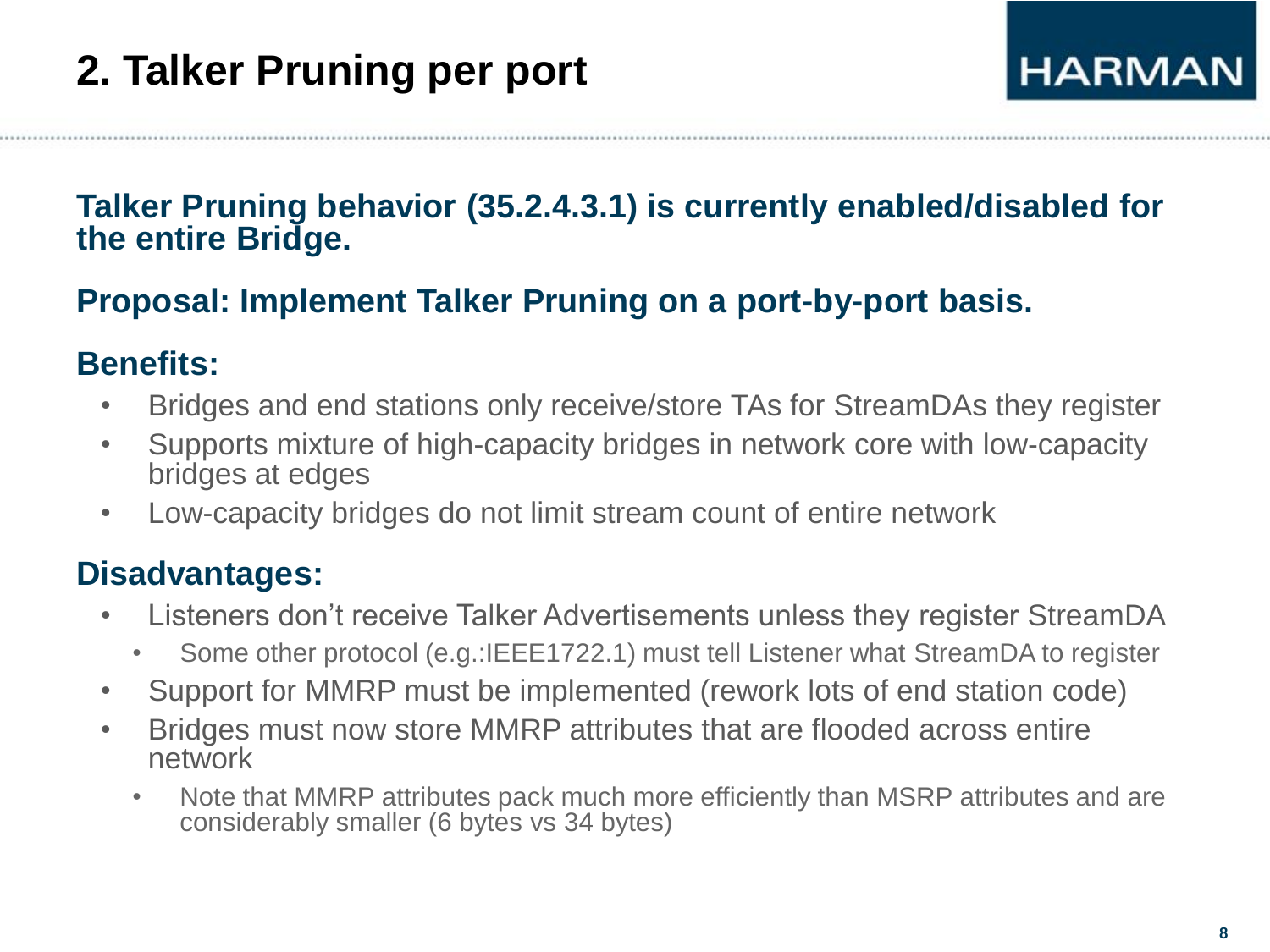

# **Alternate SR Class Measurement (a.k.a. Observation) Intervals**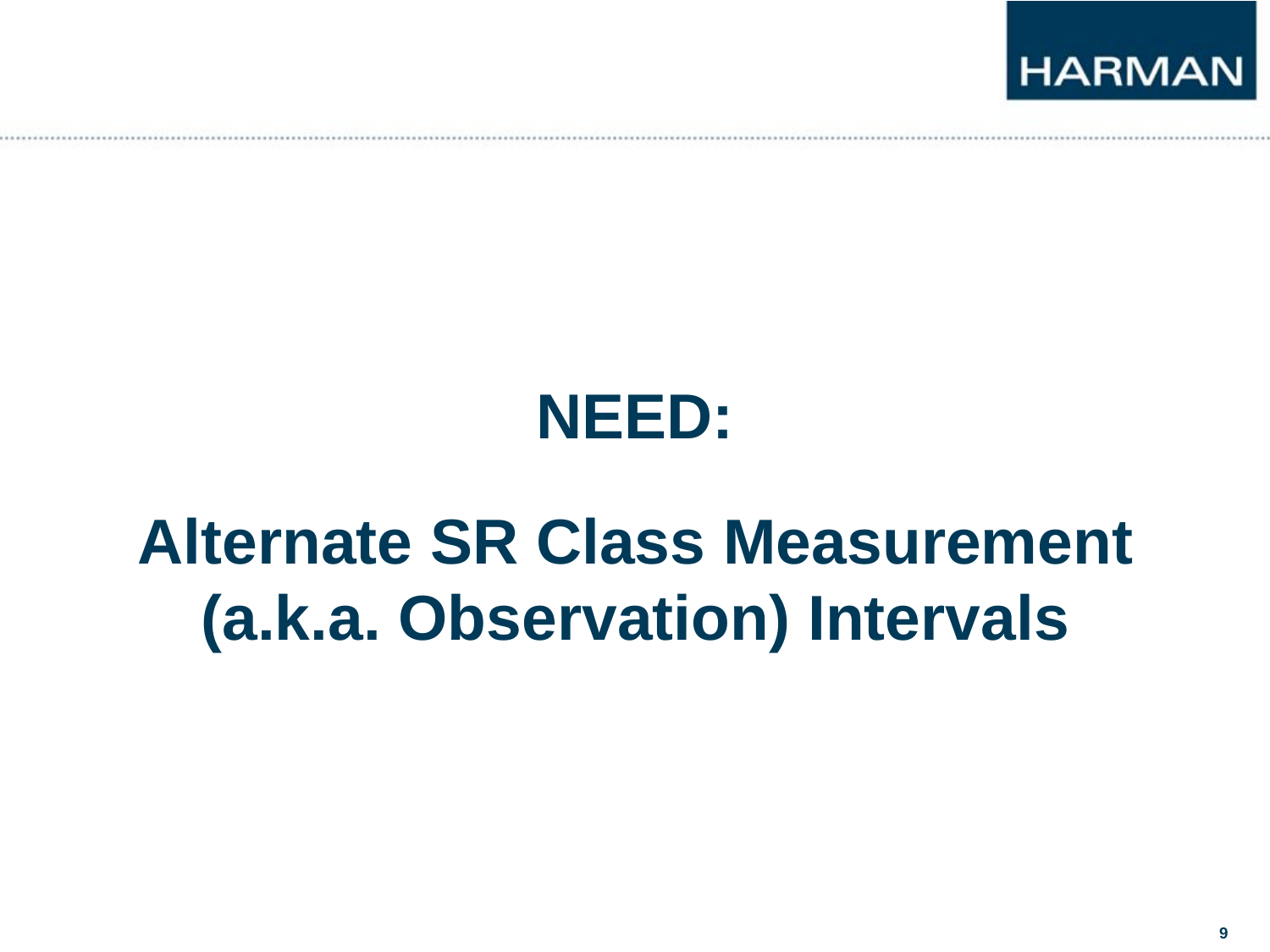### **Q-2011 defines two SR classes: A=125 µs (8000pps), B=250 µs (4000 pps) The Automotive environment\*:**

- 100 Mbps is only solution available today with low UTP "pair" count
- Desire for lots of AVB audio streams (7.1 and stereo)
- Desire for several AVB video streams (cameras and rear-seat entertainment)
- Small network topologies minimize latency concerns
- Time-sensitive control streams @ 30 to 100 packets per second
- Desire to run static reservations without SRP

#### **Automotive concerns\*:**

– No practical way to reserve bandwidth for low bandwidth streams

– Bandwidth limitations mean we can't waste bandwidth on big reservations for small streams

- Reduce processor load from 4000 or 8000 pps per stream for A/V content
- Can adjust the FQTSS Observation Interval with no meaningful loss of performance

**[\\* http://www.ieee802.org/1/files/public/docs2012/avb-dolsen-alternate-fqtss-observation-intervals-1112.pdf](http://www.ieee802.org/1/files/public/docs2012/avb-dolsen-alternate-fqtss-observation-intervals-1112.pdf)**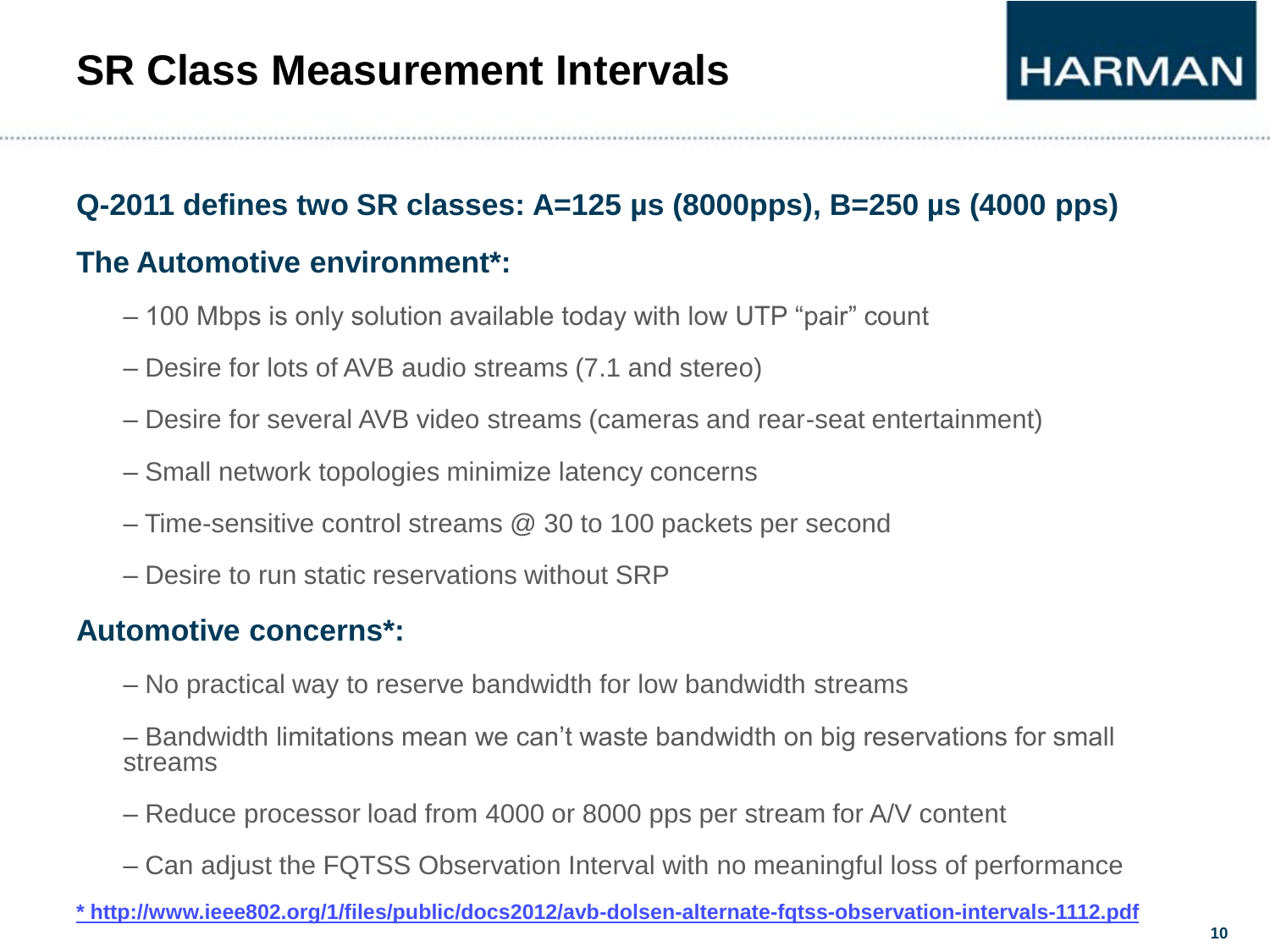#### **SRP has a small number of classes and we are concerned about meeting a variety of future needs within those limitations.**

#### **Proposal: Allow configuration of attributes of SR classes A and B (and maybe C through G), however AVB would still be limited to only using two SR classes in a domain.**

- SR Class A & B default to today's values (needed for Plug-n-Play support)
- SR Class A frames are always in a higher priority queue than SR Class B, however other parameters for each SR Class are modifiable:
	- PCP
	- Observation Interval (125 usec, 250 usec, 500 usec, 1000usec, etc)
	- Shaper selection (FQTSS, Qbv, enhanced FQTSS?, or none)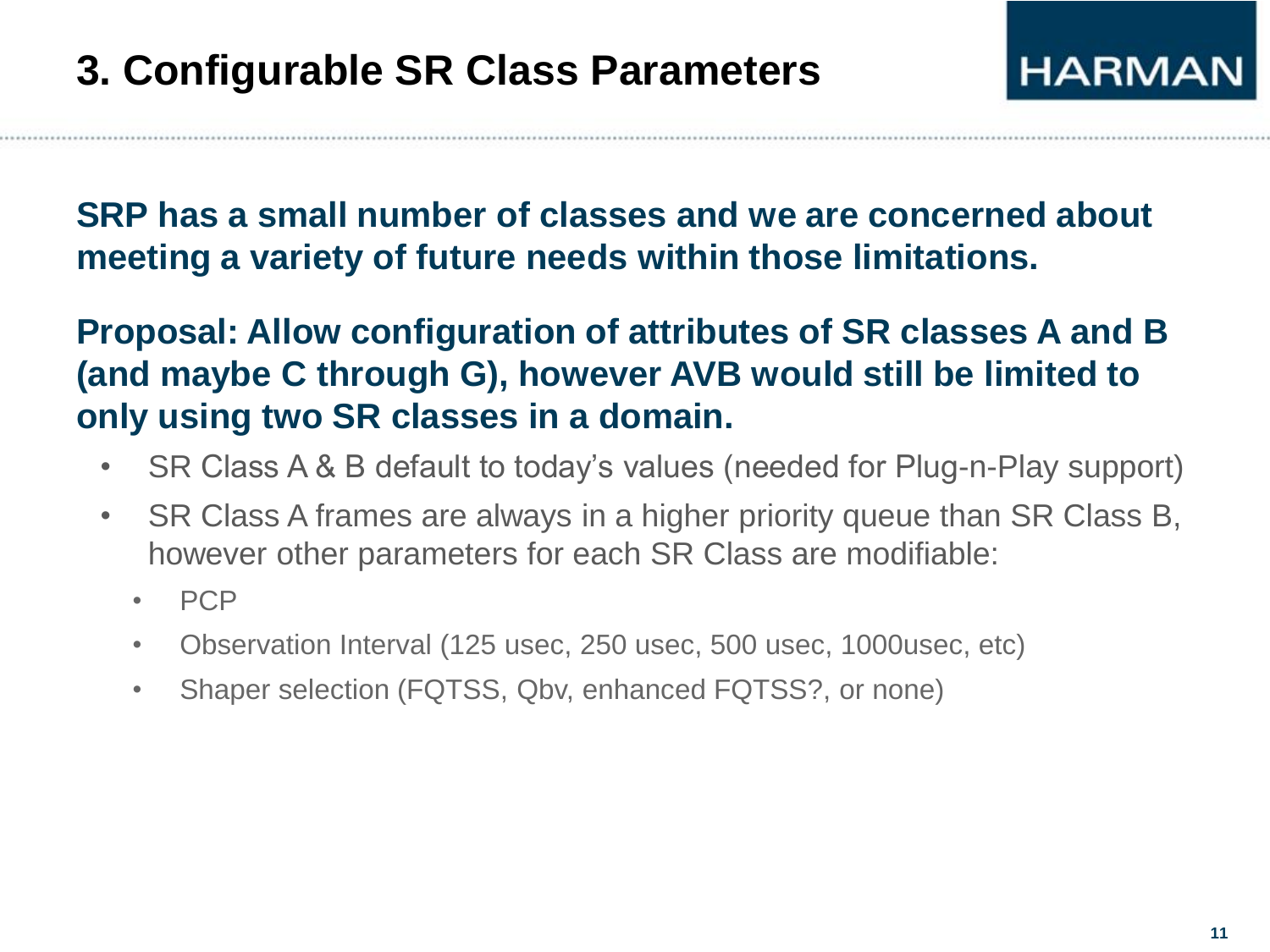### **3. Configurable SR Class Parameters (continued)**

## **HARMAN**

### **Benefits:**

- Extremely flexible configuration
- Somewhat future proof

### **Disadvantages:**

• Domain packets must be modified and class negotiation defined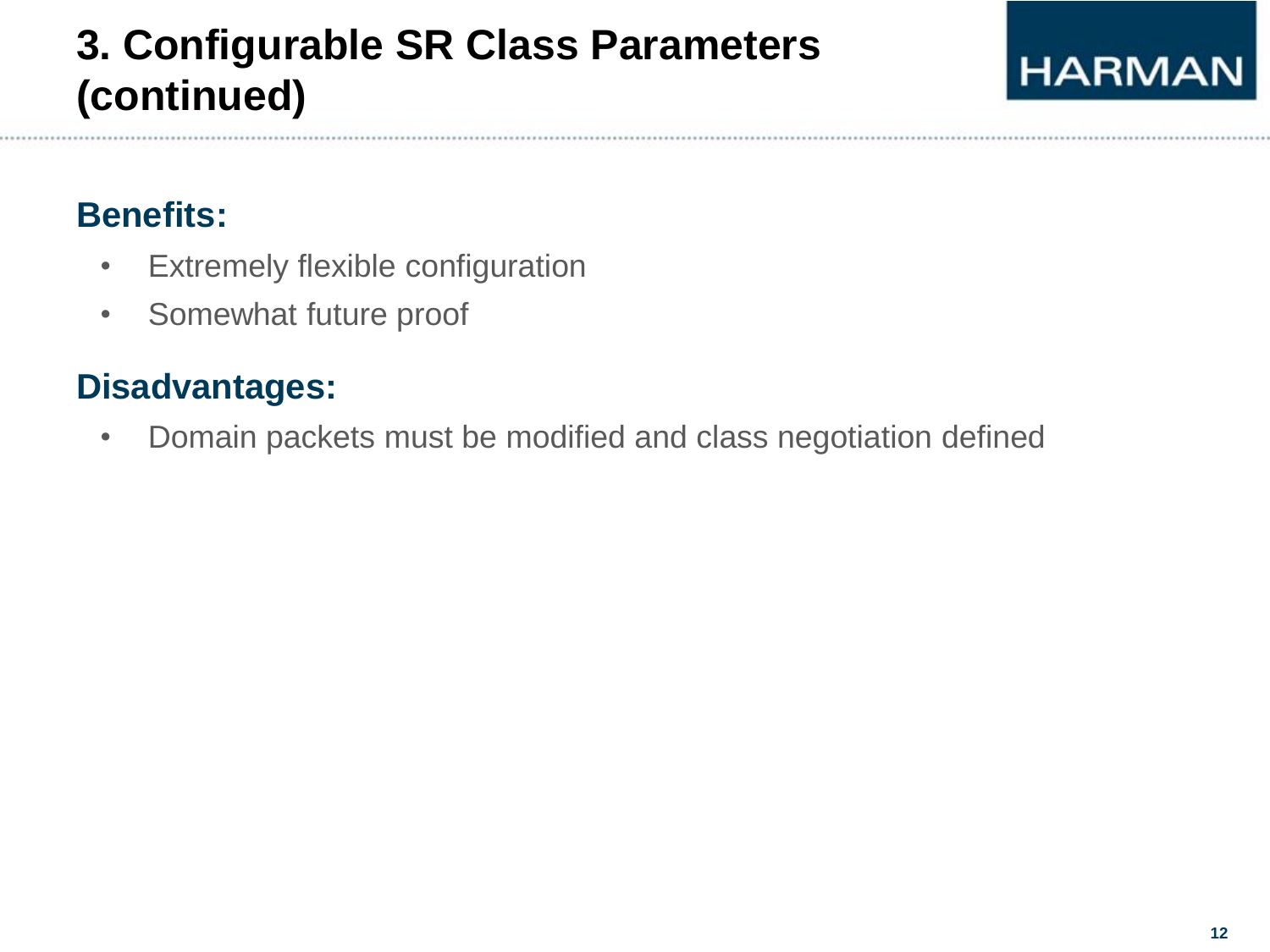**SRP easily supports seven classes (A, B, C, …, G), however 802.1Q-2011 and 802.1BA-2011 only specifically define attributes of classes A and B.**

**Proposal: Define characteristics for at least one more SR class (C), however AVB would still be limited to only using two SR classes in a domain.**

### **Benefits:**

- No SRP modifications, just a "spec change"
- Maintains plug-and-play model
- Backwards compatible with current standard

- Only five available, so how do we decide on those class attributes
- Solves today's problem, but what about tomorrow?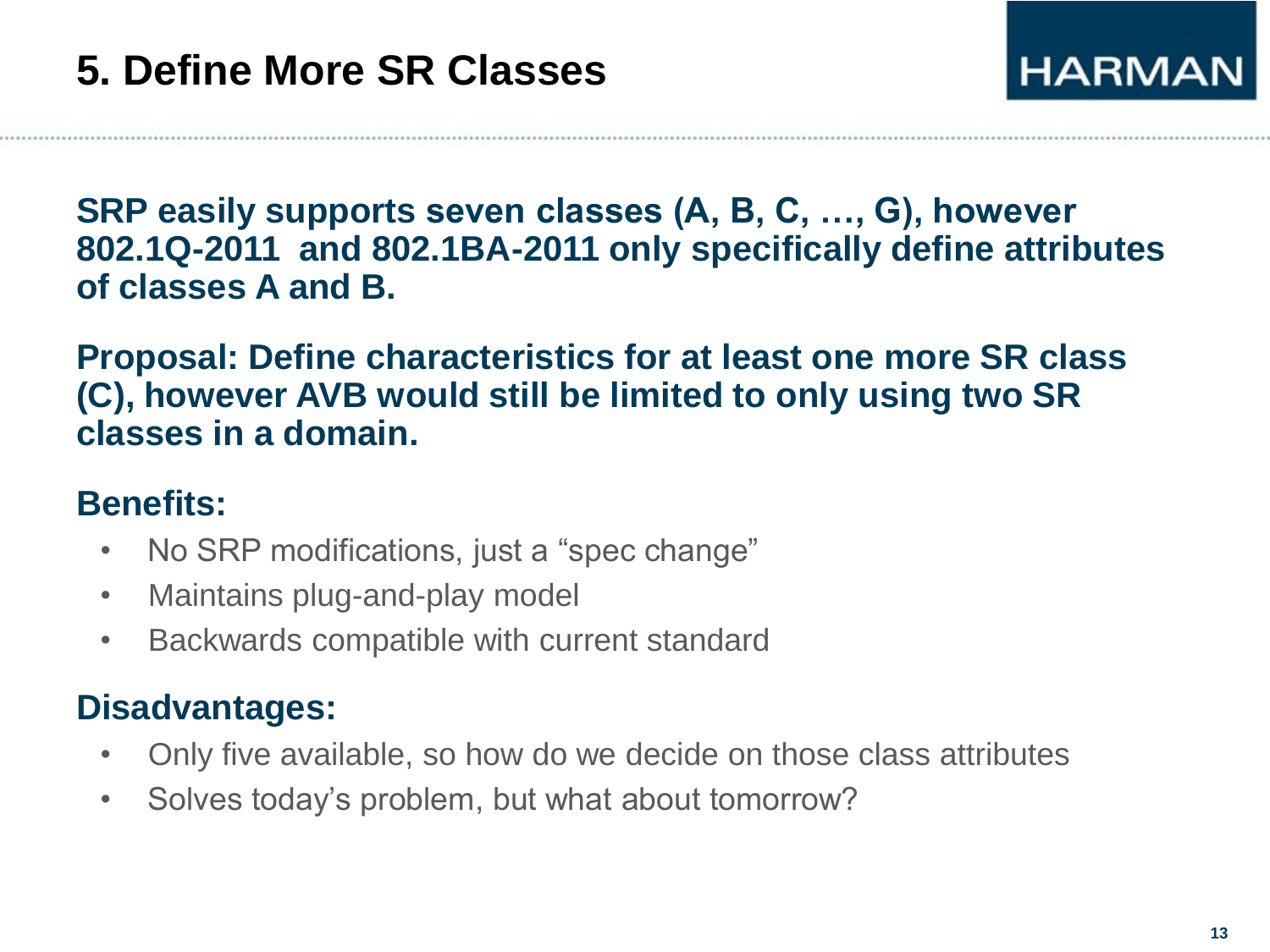

# **Faster Startup Times**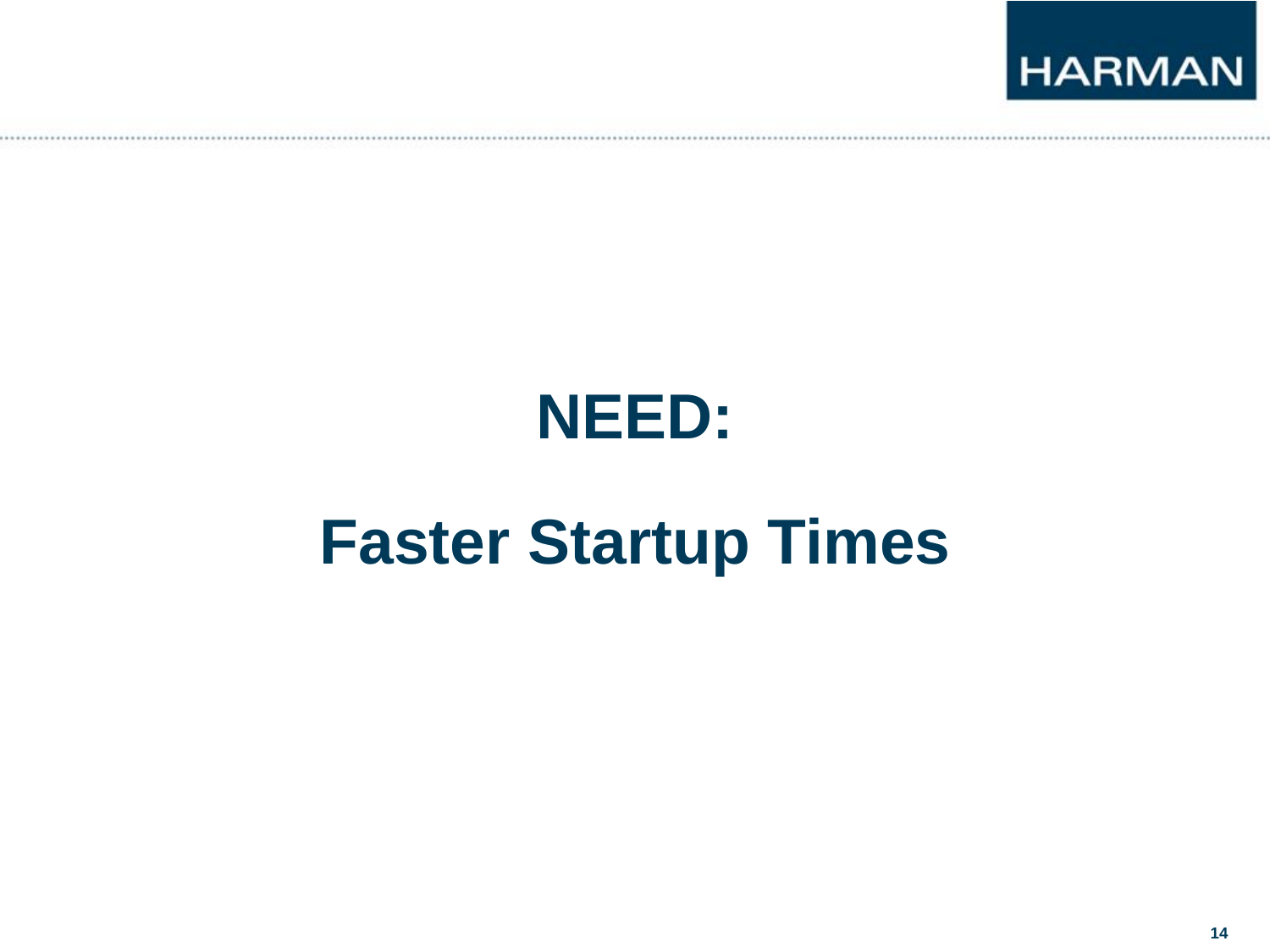**Automotive implementations have requirements for early audio that require reservations to be established as quickly as possible.**

**Proposal: Two options have been discussed: 1) Program initial reservations into non-volatile memory of the bridge with a thirdparty tool, 2) Add a new MSRP command that would take a snapshot of all current reservations and reload that snapshot on power-up.**

### **Benefits:**

• Don't need to wait for initial Talker Advertise + Listener Ready handshake to create a reservation, however the Leave All mechanism would still be utilized

### **Disadvantages:**

• May require a new command to take a snapshot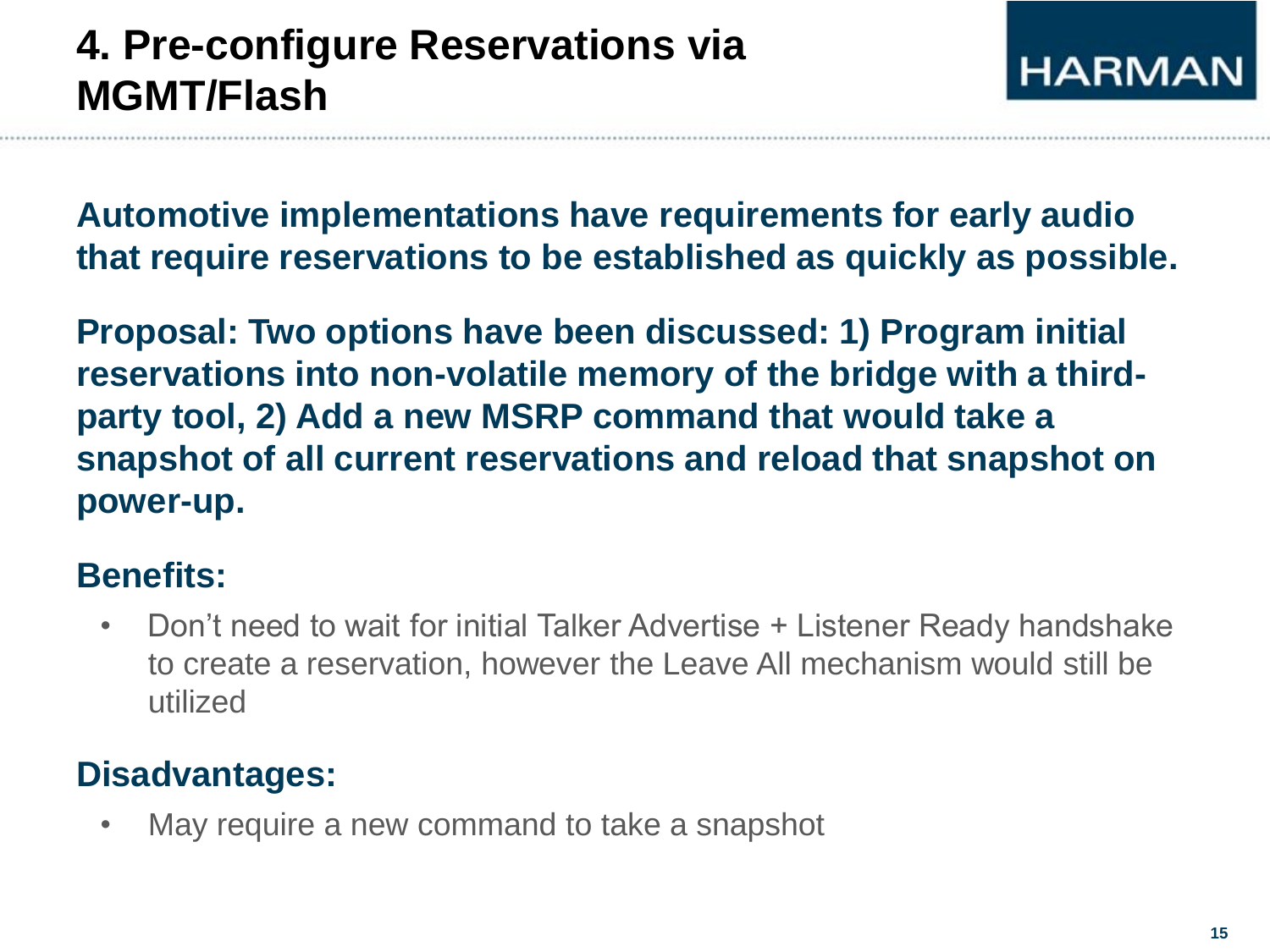

# **Lower Latency**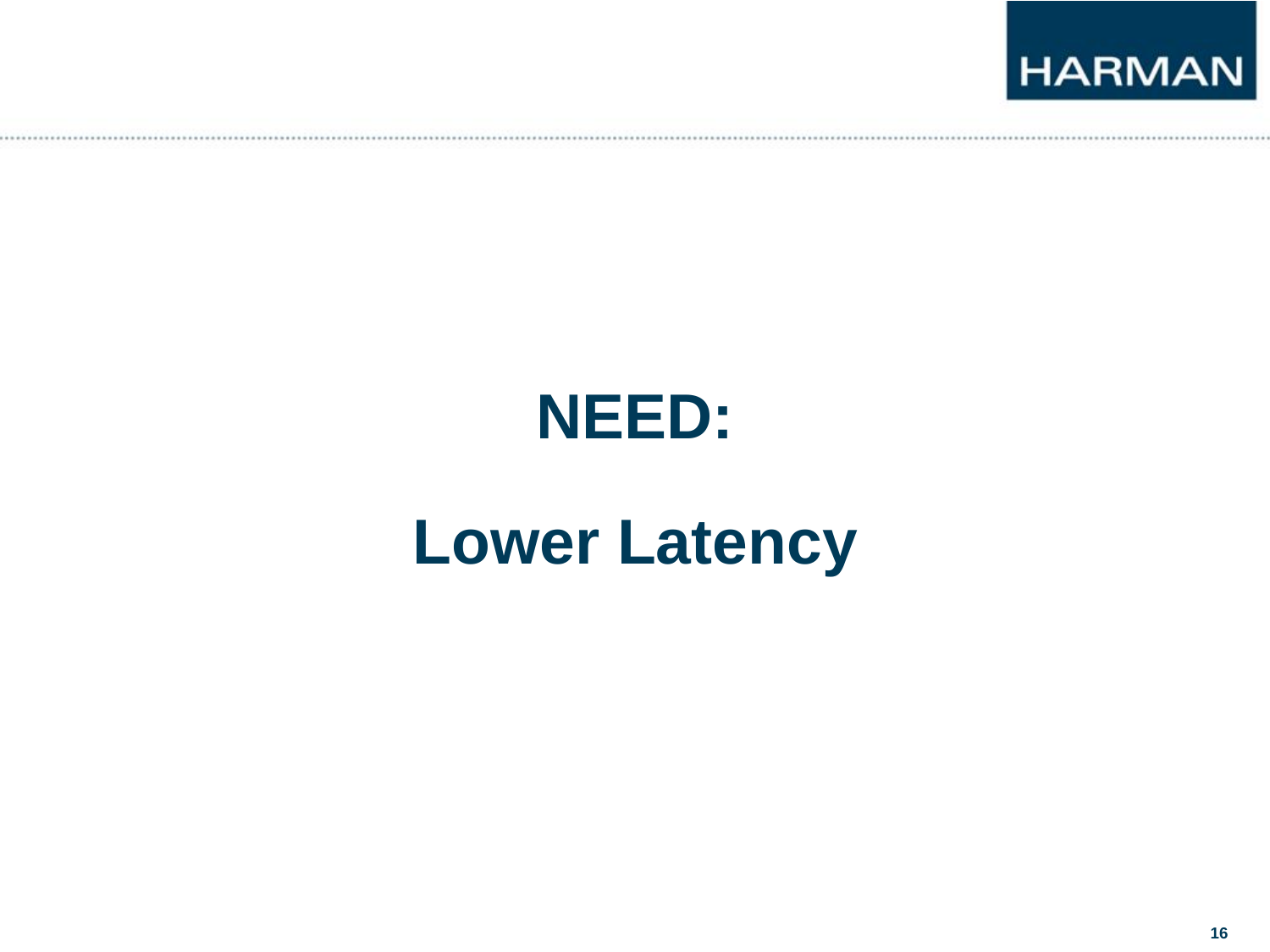**Reservations are now limited by total bandwidth utilization. This option would allow a bridge to deny a reservation once maximum latency through a Bridge port has been reached.**

**Proposal: Add a new managed object that defines maximum allowed latency through a Bridge port.**

#### **Benefits:**

• Management can control maximum reported latency through particular paths in the network

### **Disadvantages:**

• Would require a new configuration parameter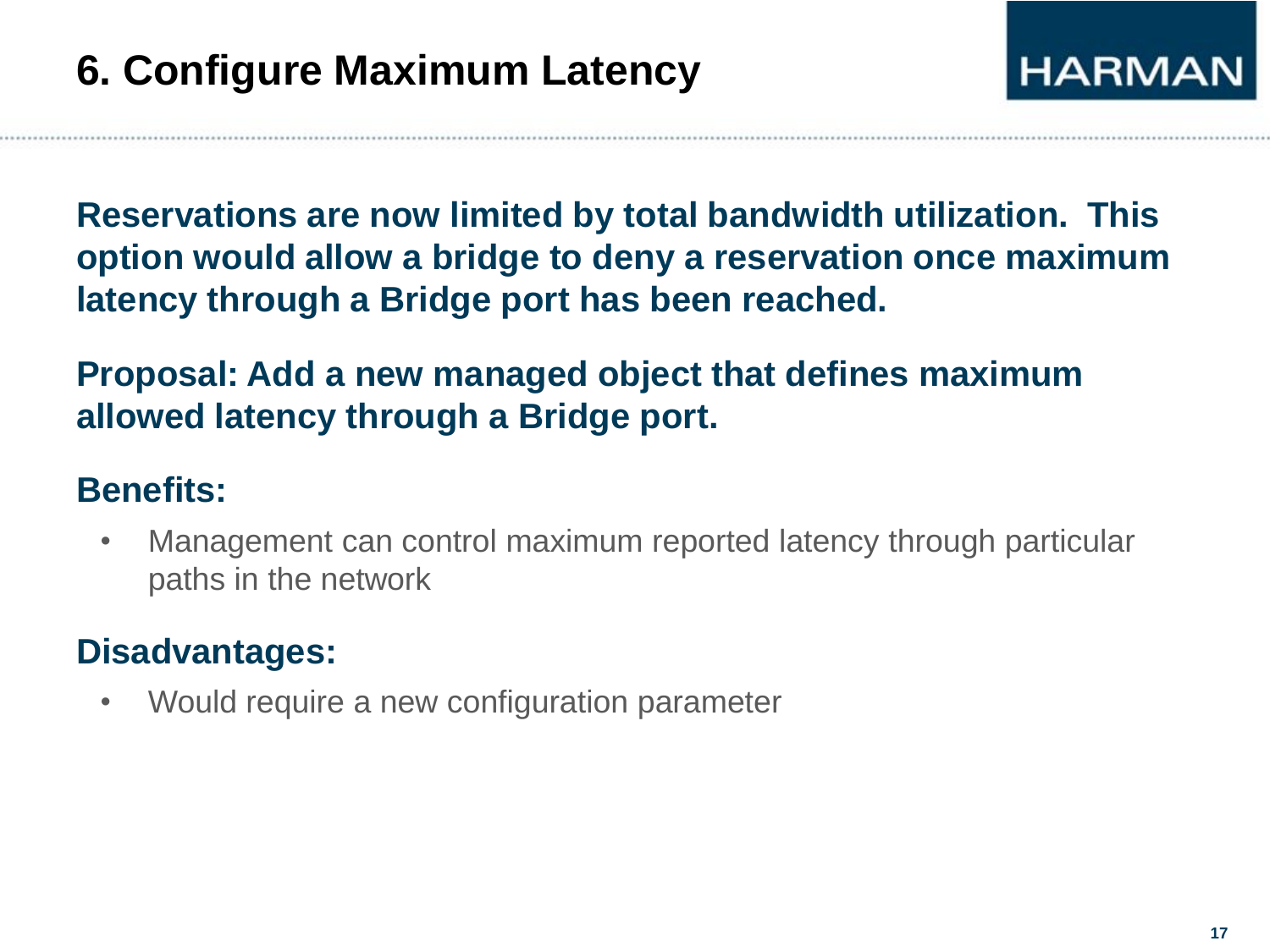**SRP allows for up to 75% of the link bandwidth to be utilized for reservations. Bridges report their latency based on the full 75% being filled with reservations regardless of how much actual bandwidth has been reserved.**

**Proposal: Add a new command that disallows further reservations and causes Bridges to recalculate latency of existing reservations knowing no more bandwidth will be requested.**

### **Benefits:**

Latency will be lower when less than 75% bandwidth is reserved

- Stream usage must be pre-defined
- Currently SRP does not allow changes to reservations reported latency